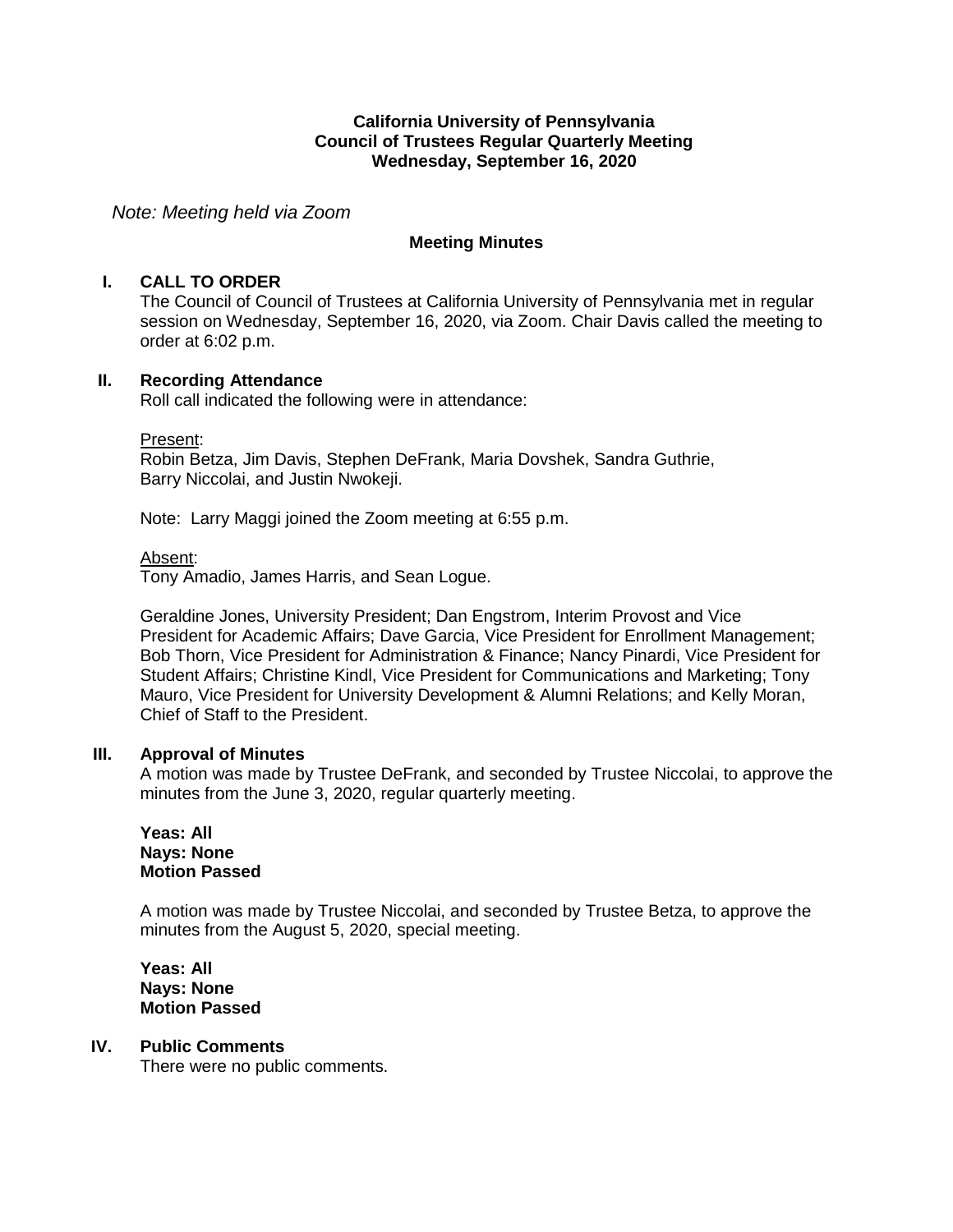# **V. APSCUF Comments**

Craig Smith, Local APSCUF President, provided remarks on behalf of ASPCUF.

## **VI. Chairman's Report**

Chairman Davis thanked PASSHE attorney, Mike Ferguson, for all his work and dedication to CALU and wished him in his new role with the system integrations. Laura Neal will be assuming the duties as Cal U's day-today counsel.

#### **VII. PACT UPDATE**

Trustee DeFrank provided a PACT update.

# **VIII. University President's Report**

President Jones gave a report which included updates on the following:

- Clarion and Edinboro Integrations
- Middle States Evaluation

# **IX. COMMITTEE REPORTS**

#### **A. Academic Affairs**

# **1. Quarterly Update**

Interim Provost Engstrom reported on a new advising program, Appreciative Advising, a student-centered approach that personalizes the academic advising and course scheduling experience to meet students' individual needs. He also complimented the faculty for adjusting to teaching online for the semester.

# **B. Enrollment Management**

## **1. Quarterly Update**

Vice President Garcia reported encouraging enrollment numbers – a .063% in fall headcount from a year ago. He also remains optimistic about enrollment projections moving forward, citing several resources, including the ReUp Network. Cal U was among the first universities to join the national initiative, which provides a path to graduation for students who have some college experience, but no degree. After one year of this partnership, Cal U has enrolled 42 students for Fall 2020 and that figure could double in a year.

# **C. Administration and Finance**

#### **1. Quarterly Contract and Purchases**

A motion was made by Trustee Maggi, and seconded by Trustee Niccolai, to approve the contracts and purchases for the period of April 21, 2020 through July 20, 2020, negotiated and/or awarded by the President or her designee, as well as all contracts for consultative services.

**Yeas: All Nays: None Motion Passed**

# **2. 2019-2020 University Budget Review**

VP Thorn reviewed the 2019-2020 university budget.